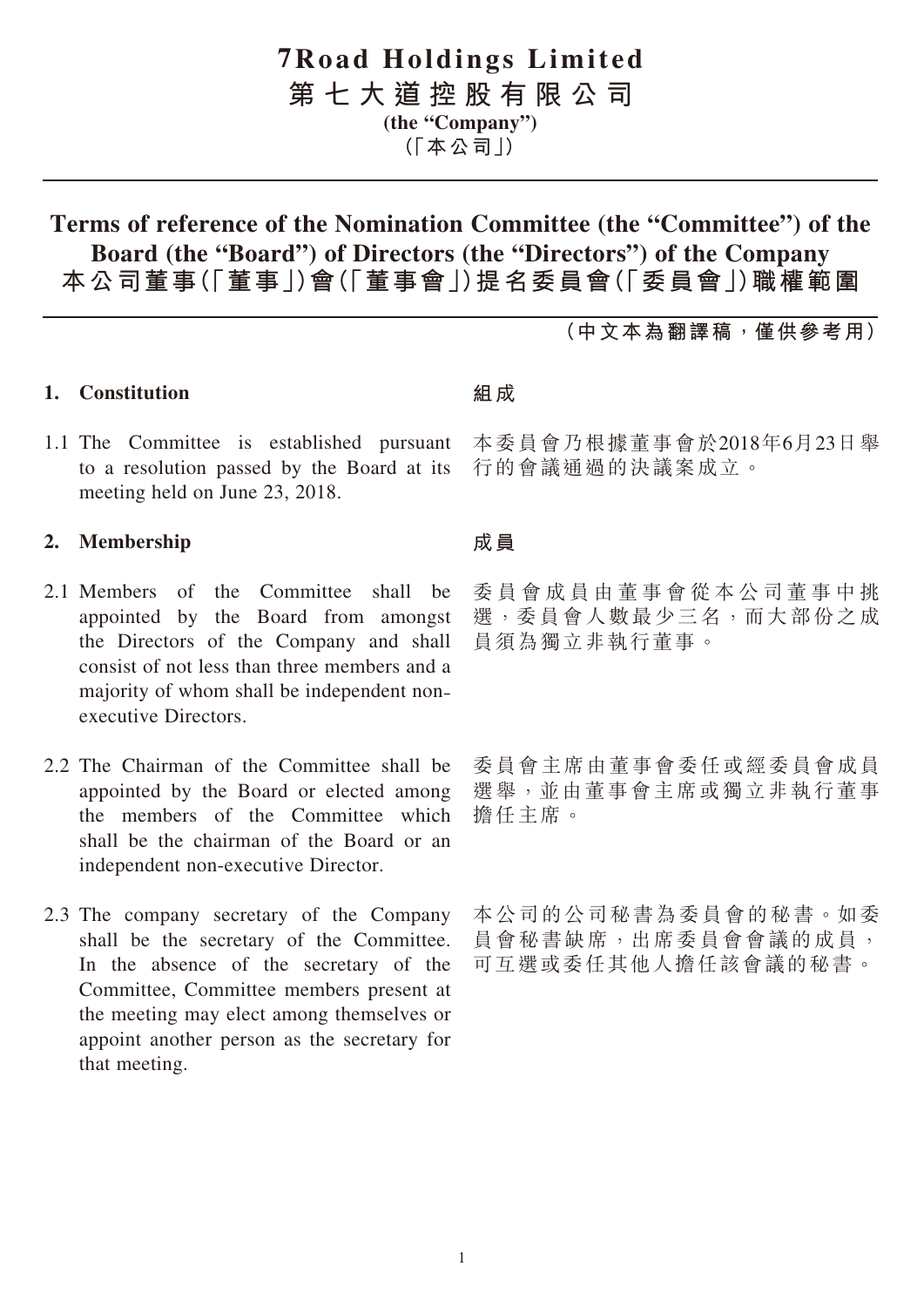2.4 The appointment of the members of the Committee may be revoked, replaced or additional members may be appointed to the Committee by separate resolutions passed by the Board and by the Committee. An appointment of Committee member shall be automatically revoked if such member ceases to be a member of the Board.

## **3. Procedural Standing Orders**

- 3.1 The Standing Orders which from time to time apply to the terms of reference of the Audit Committee of the Board shall apply mutatis mutandis to these terms of reference of the Committee.
- 3.2 Meetings shall be held at least once annually or more frequently if circumstances require.

## **4. Alternate Committee members**

4.1 A Committee member may not appoint any alternate.

#### **5. Authority of the Committee**

- 5.1 The Committee may exercise the following powers:
	- (a) to seek any information it requires from any employee of the Company and its subsidiaries (hereinafter collectively referred to as "**Group**") and any professional advisers, to require any of them to prepare and submit reports and to attend Committee meetings and to supply information and address the questions raised by the Committee;
	- (b) to review the performance of the Directors and the independence of independent non-executive Directors in relation to their appointment or reappointment as Directors;

經董事會及委員會分別通過決議,方可委 任額外、更替或罷免委員會成員。如該委 員會成員不再是董事會的成員,該委員會 成員的任命將自動撤銷。

## **議事程序規則**

不時適用於董事會審核委員會職權範圍之議 事程序規則,(在細節上作必要的變更後) 應適用於本委員會職權範圍。

每年最少開會一次或更多(若有所需)。

# **委任代表**

委員會成員不能委任代表。

## **委員會的權力**

委員會可以行使以下權力:

- (a) 向本公司及其附屬公司(合稱「**本集團**」) 的任何僱員及任何專業顧問索取其所 需的資料、要求上述人士準備及提交報 告、出席委員會會議並提供所需資料及 解答委員會提出的問題;
- (b) 就董事的委任或重新委任,評審有關董 事的表現及有關獨立非執行董事的獨立 性;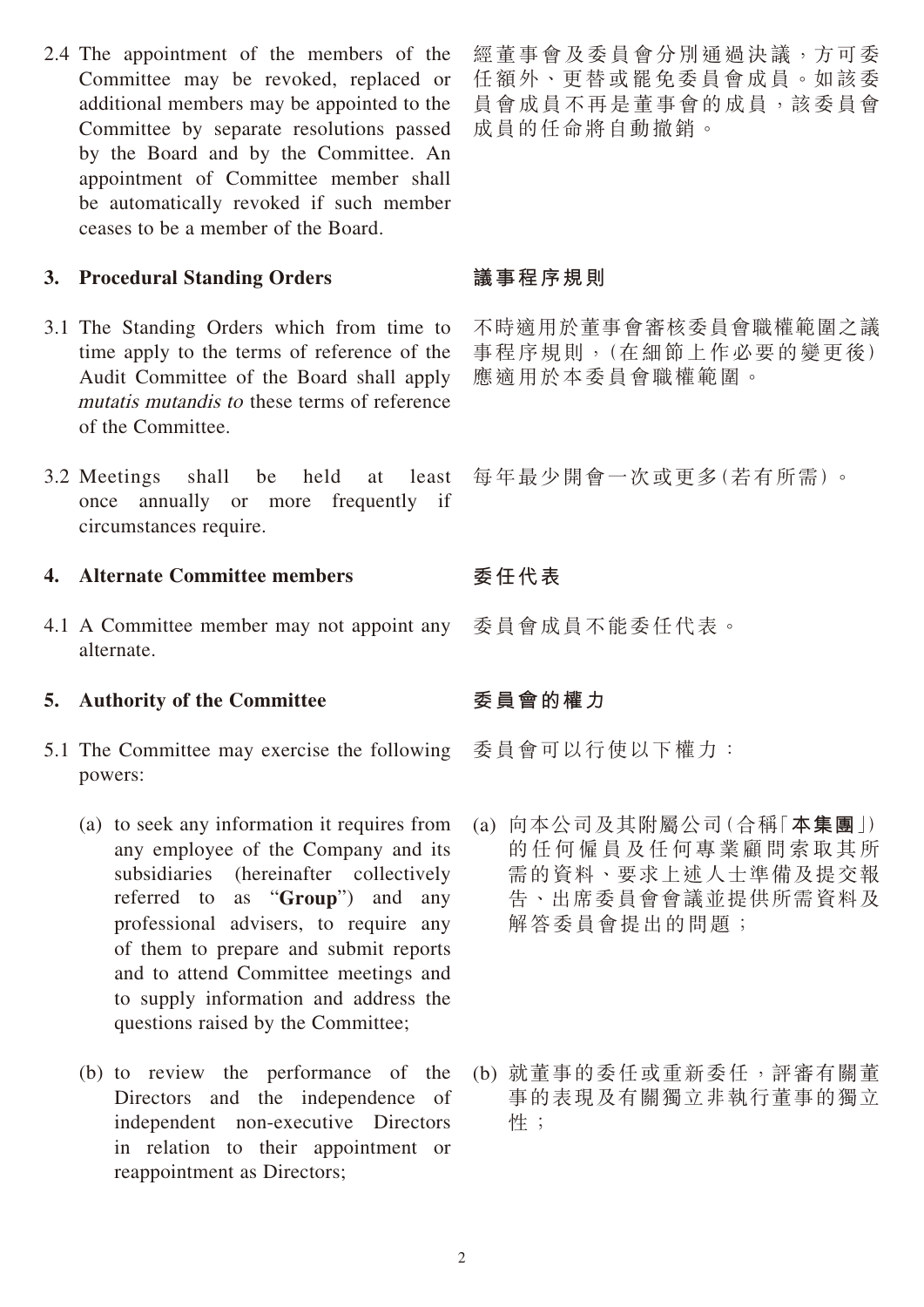- (c) to obtain, at the Company's expenses, outside legal or other independent professional advice for the purpose of performing its duties or giving assistance to any matters within these terms of reference, including the advice of independent human resource consultancy firm or other independent professionals, and to secure the attendance of outsiders with relevant experience and expertise at its meetings as it considers necessary. The Committee shall have full authority to commission any search (including without limitation litigation, bankruptcy and credit searches), report, survey or open recruitment which it deems necessary to help it fulfill its duties and should be provided with sufficient resources to discharge its duties;
- (d) to review annually these terms of reference and their effectiveness in the discharge of its duties and to make recommendation to the Board any changes it considers necessary; and
- (e) to exercise such powers as the Committee may consider necessary and expedient so that their duties under section 6 below can be properly discharged.
- 5.2 The Company should provide the Committee with sufficient resources to perform its duties.

(c) 如委員會覺得有需要,可為履行其職責 或就協助涉及本職權範圍的事宜,對外 尋求法律或其他獨立專業意見,並由本 公司支付有關費用(包括獨立的人力資 源顧問公司或其他獨立專業人士),以 及確保具相關經驗及專業才能的外界人 士出席委員會會議。委員會有權進行其 認為適當以助其履行職責的查冊(包括 但不限於訴訟、破產及信譽查冊)、報 告、調查或公開徵募,並應獲得充足資 源以履行其職責;

- (d) 對本職權範圍及履行其職權的有效性作 每年一次的檢討並向董事會提出其認為 需要的修訂建議;及
- (e) 為使委員會能恰當地執行其於第6章項 下的職責,行使其認為有需要及權宜的 權力。

本公司應提供充足資源予委員會以履行其 職責。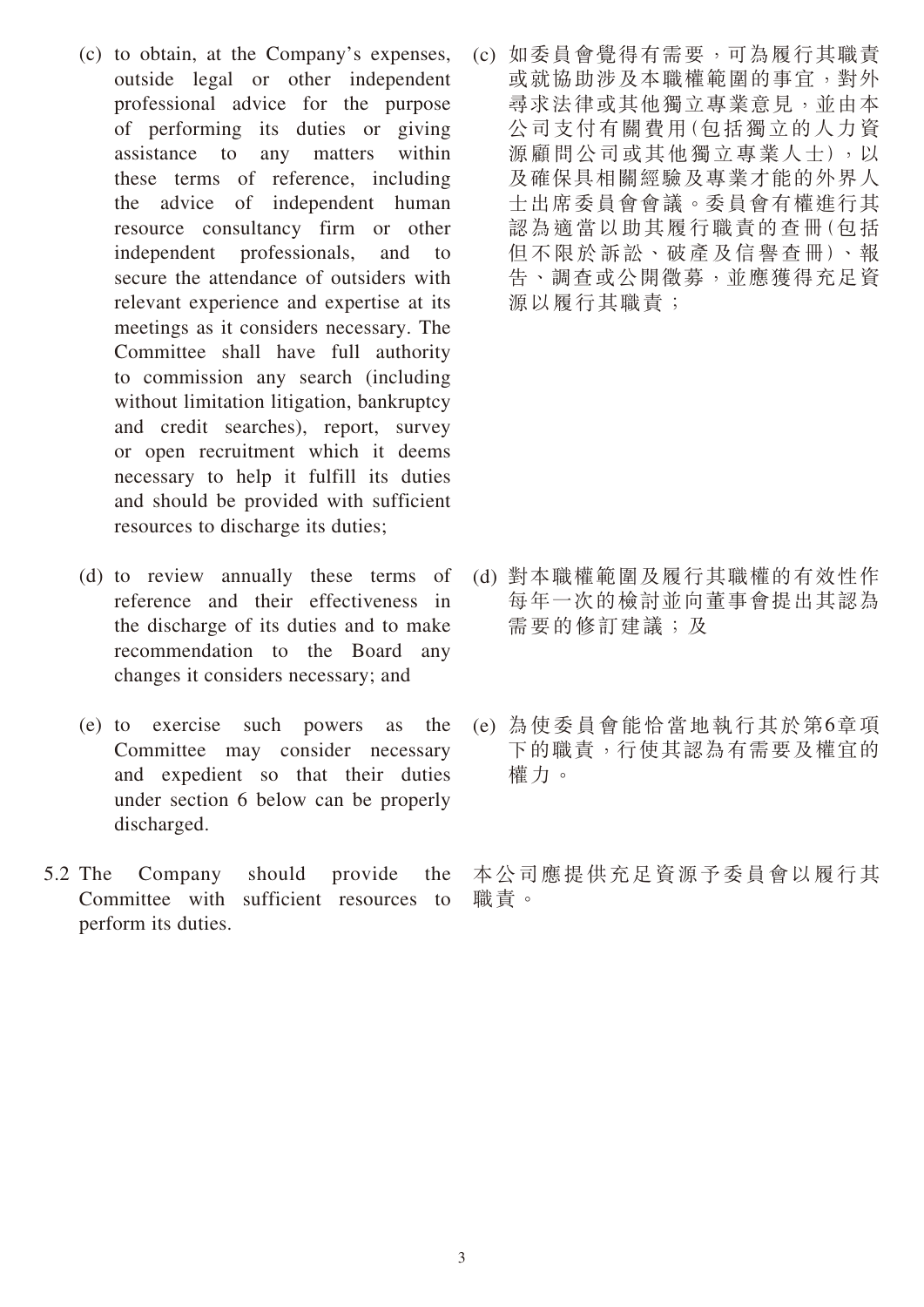#### **6. Duties of the Committee**

- 6.1 The duties of the Committee shall be:
	- (a) to review the structure, size and composition (including the skills, knowledge, experience and diversity of perspectives) of the Board at least annually and make recommendations on any proposed changes to the Board to complement the Company's corporate strategy;
	- (b) to identify individuals suitably qualified to become members of the Board and select or make recommendations to the Board on the selection of individuals nominated for directorships;
	- (c) to assess the independence of the independent non-executive Directors;
	- (d) to make recommendations to the Board on:
		- (i) the role, responsibilities, capabilities, skills, knowledge, experience and diversity of perspectives required from members of the Board;
		- (ii) the policy on the terms of employment of non-executive Directors;
		- (iii) the composition of the audit committee, remuneration committee and other board committees of the Company;
		- (iv) proposed changes to the structure, size and composition of the Board;
		- (v) candidates suitably qualified to become members of the Board;

#### **委員會的職責**

委員會負責履行以下職責:

- (a) 至少每年檢討董事會的架構、人數及組 成(包括技能、知識、經驗及多元化觀 點),並就任何為配合本公司策略而擬 對董事會作出的變動提出建議;
- (b) 物色具備合適資格可擔任董事的人士, 並挑選提名有關人士出任董事或就此向 董事會提供意見;
- (c) 評核獨立非執行董事的獨立性;
- (d) 向董事會提呈下列事項的建議:
	- (i) 作為董事會成員所應有的角色、責 任、能力、技術、知識、經驗及多 元化觀點;
	- (ii) 委聘非執行董事的政策;
	- (iii) 本公司審核委員會、薪酬委員會及 其他董事會委員會的組成;
	- (iv) 董事會的架構、人數及組成擬作出 的變動;
	- (v) 具備合適資格擔任董事的人士;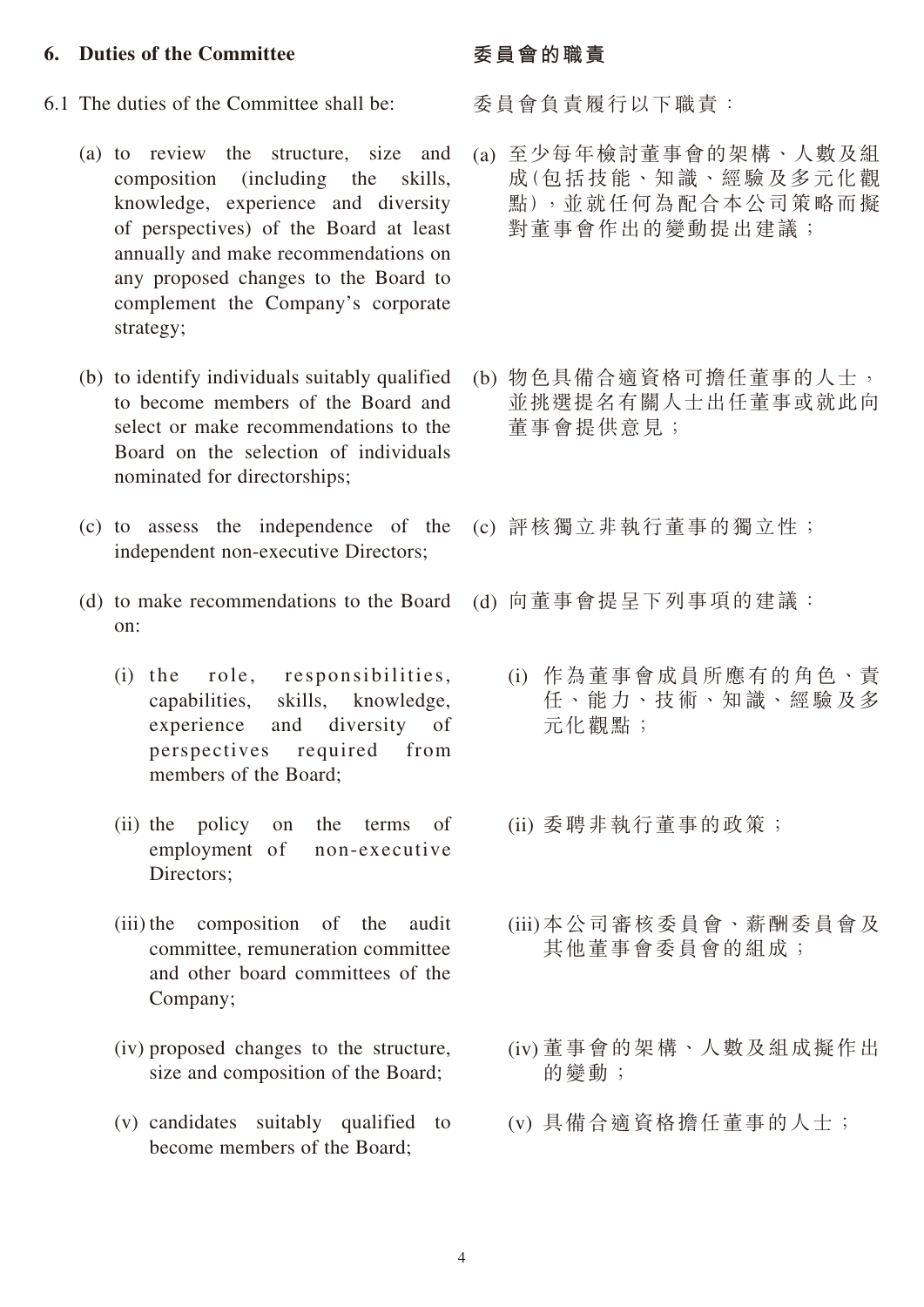- (vi) the selection of individuals nominated for directorship;
- (vii)the re-election of any Directors who are to retire by rotation having regard to their performance and ability to continue to contribute to the Board;
- (viii)the continuation (or not) in service of any independent nonexecutive Director serving more than nine years and to provide recommendation to the shareholders of the Company as to how to vote in the resolution approving the re-election of such independent non-executive Director;
- (ix) the appointment or re-appointment of Directors;
- (x) succession planning for Directors in particular the chairman and the chief executive; and
- (xi) the policy concerning the diversity of Board members, and the measurable objectives for implementing such policy and to discuss with the Board any revisions that may be required, and recommend any such revisions to the Board for consideration and approval;
- (e) to give full consideration to the following in the discharge of its duties as mentioned above or elsewhere in these terms of reference:
	- (i) succession planning of Directors;
	- (ii) leadership needs of the Group with a view of maintaining or fostering the competitive edge of the Group over others;

(vi) 挑選被提名人士出任董事;

- (vii) 輪流退任董事的重新委任,於此, 須考慮其等的工作表現及對董事會 繼續作出貢獻的能力;
- (viii) 在任多於九年的獨立非執行董事的 去留問題,並就該等獨立非執行董 事的重選向本公司股東就審議有關 決議案如何投票提供建議;

- (ix) 董事委任或重新委任董事;
- (x) 董事繼任計劃(尤其是主席及行政總 裁);及
- (xi) 關於董事會成員多元化的政策,執 行該政策的可衡量目標,以及與董 事會討論任何需對該政策作出的修 訂,並向董事會提出修訂建議,供 董事會考慮及通過;
- (e) 在履行上述責任或本職權範圍項下的其 他責任,對下列各項給予充份考慮:
	- (i) 董事接替計劃;
	- (ii) 為保持或加強本集團的競爭優勢所 需要的領導才能;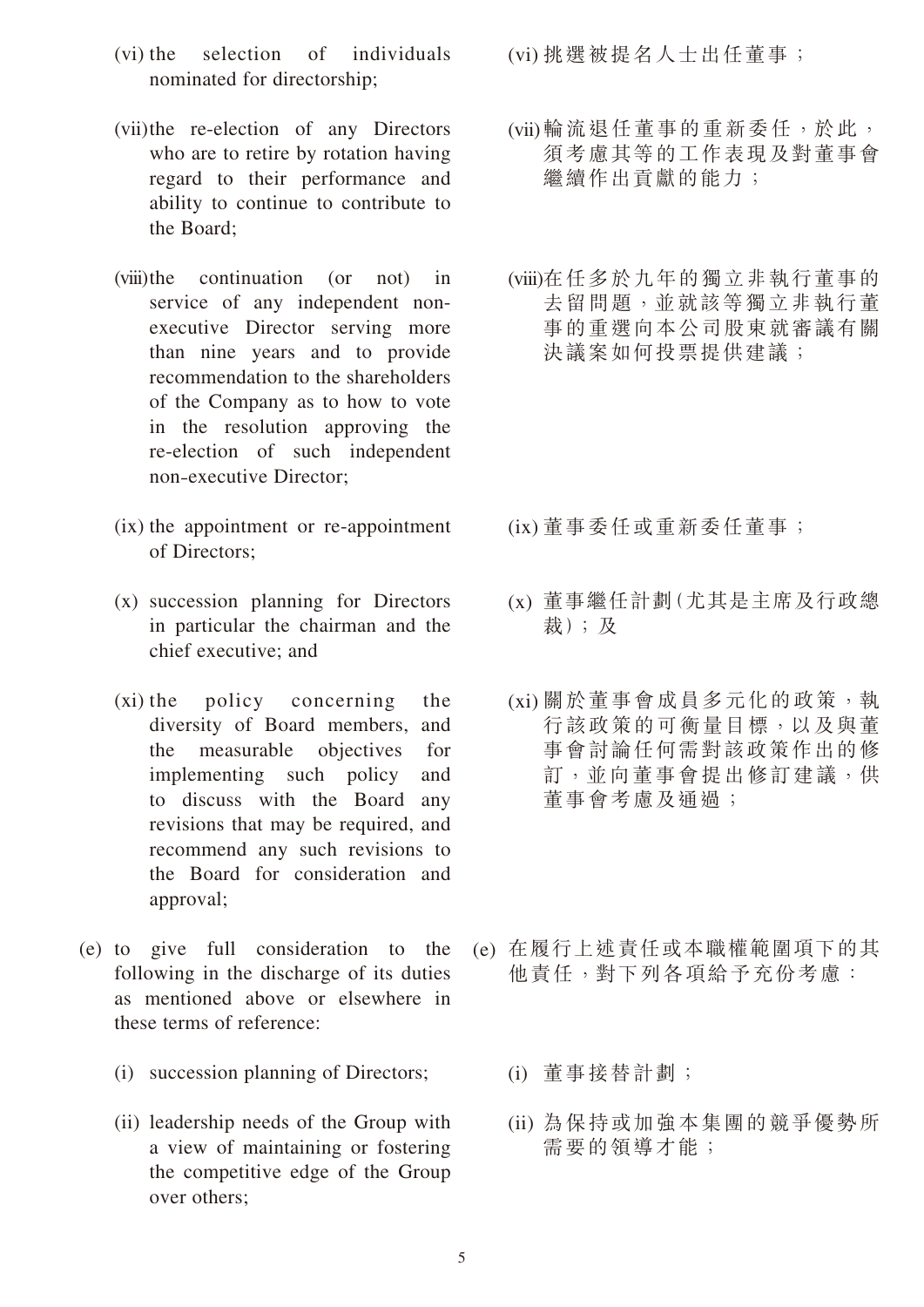- (iii) changes in market environment and commercial needs of the market in which the Group operates;
- (iv) the skills and expertise required from members of the Board;
- (v) the Board's policy concerning diversity of Board members adopted from time to time; and
- (vi) the relevant requirements of the Rules (the "**Listing Rules**") Governing the Listing of Securities on The Stock Exchange of Hong Kong Limited (the "**Stock Exchange**") with regard to directors of a listed issuer;
- (f) in respect of any proposed service contracts to be entered into by any members of the Group with its director or proposed director, which require the prior approval of the shareholders of the Company at general meeting under rule 13.68 of the Listing Rules, to review and provide recommendations to the shareholders of the Company (other than shareholders who are directors with a material interest in the relevant service contracts) as to whether the terms of the service contracts are fair and reasonable and whether such service contracts are in the interests of the Company and the shareholders as a whole, and to advise shareholders on how to vote;
- (g) to ensure that on appointment to the Board, non-executive Directors receive a formal letter of appointment setting out what is expected of them in terms of time commitment, committee service scope and involvement outside meetings of the Board;
- (iii) 市場環境的轉變及本集團營運市場 的商業需要;
- (iv) 董事會成員所須具備的技能及專 才;
- (v) 由董事會不時採納的關於董事會成 員多元化的政策;及
- (vi) 香 港 聯 合 交 易 所 有 限 公 司(「**聯 交 所**」)證券上市規則(「**上市規則**」)對 上市發行人的董事的相關要求;
- (f) 就任何按上市規則第13.68條須事先取得 本公司股東批准的現任董事或侯任董事 與本集團任何成員的擬定服務合同作出 審閱,並就該擬定服務合同條款的公平 及合理性、服務合同對本公司及整體股 東而言是否有利及本公司股東應怎樣作 表決,向本公司股東提呈建議(不包括 該等股東亦同時為於相關服務合同有重 大利益的董事);

(g) 確保每位被委任的非執行董事於被委任 時均取得正式委任函件,當中須訂明對 其等之要求,包括工作時間、委員會服 務範圍及參與董事會會議以外的工作;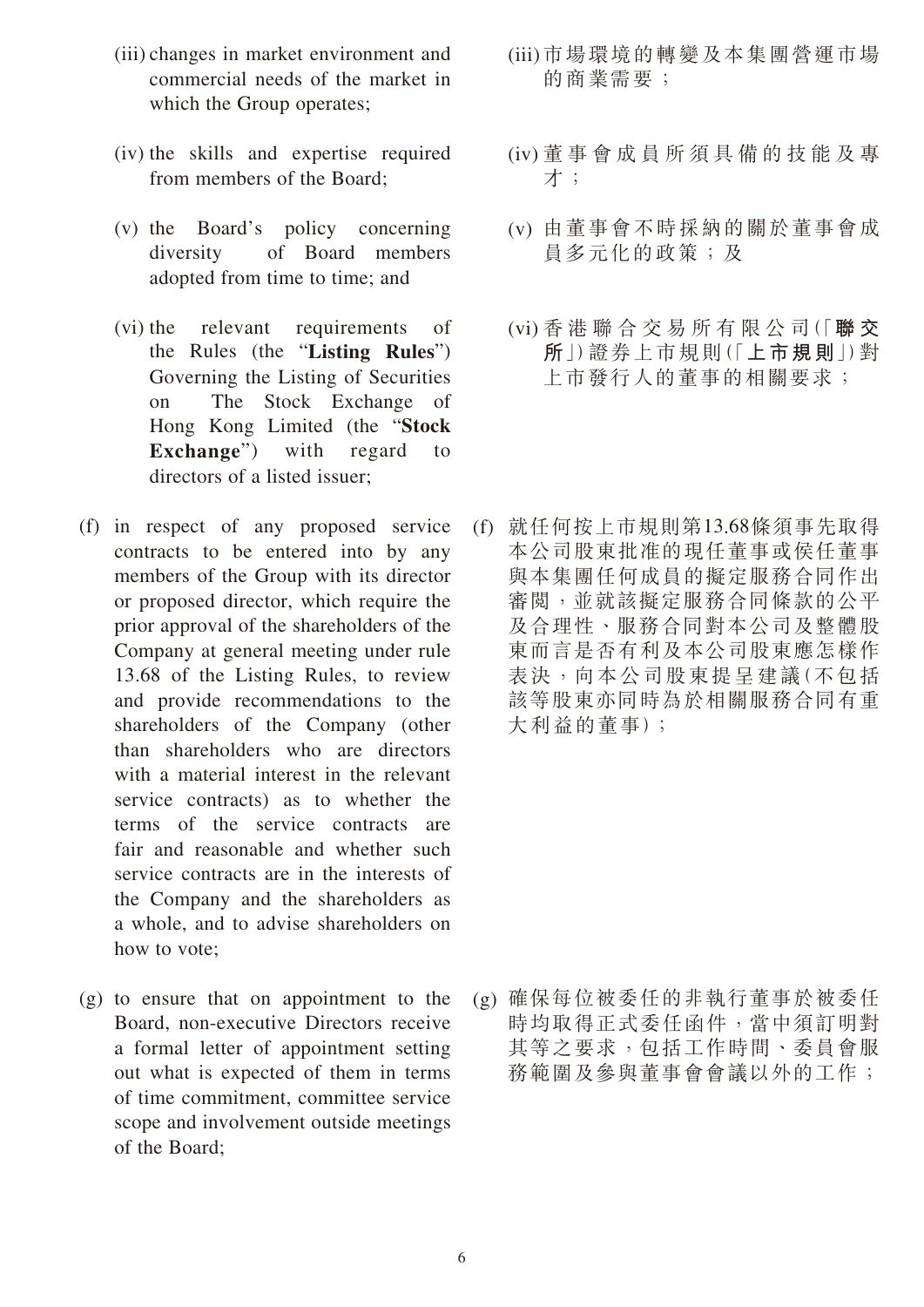- (h) to conduct exit interviews with any Director upon their resignation in order to ascertain the reasons for his departure;
- (i) to review the policy on Board diversity, as appropriate, to ensure its effectiveness and the measurable objectives for implementing such policy from time to time adopted by the Board, and to review the progress on achieving these objectives;
- (j) to report annually, in the corporate governance report contained in the Company's annual report, on the Board's composition under diversified perspectives, and monitor the implementation of the Board diversity policy; and
- (k) to consider and implement other matters, as defined or assigned by the Board or otherwise required by the Listing Rules from time to time.

#### **7. Annual general meeting**

- 7.1 The Chairman of the Committee or in his absence, another member of the Committee or failing this, his duly appointed delegate, shall attend the annual general meeting of the Company and be prepared to answer questions at the annual general meeting on the Committee's activities and their responsibilities.
- **8. Continuing application of the articles of association of the Company**
- 8.1 The articles of association of the Company regulating the meetings and proceedings of the Directors so far as the same are applicable and are not replaced by the provisions in these terms of reference shall apply to the meetings and proceedings of the Committee.
- (h) 會見辭去本公司董事職責的董事以瞭解 其離職原因;
- (i) 為確保董事會成員多元化政策行之有 效,於適當時候檢討該政策及為執行由 董事會不時採納的有關政策的可衡量目 標,以及檢討達成該等目標的進度;
- (j) 於每年在本公司年報刊載的《企業管治 報告》內匯報董事會依據多元化層面的 組合,並監察董事會成員多元化政策的 執行;及
- (k) 考慮及執行董事會不時界定或委派或上 市規則不時規定的其他事項。

# **股東週年大會**

委員會的主席,或在委員會主席缺席時由 另一名委員(或如該名委員未能出席,則其 適當委任的代表)應出席本公司的股東週年 大會,並就委員會的活動及其職責在股東 週年大會上回應問題。

## **本公司組織章程的持續適用**

就前文未有作出規範,但本公司章程作出 了規範的董事會會議程序的規定,在可行 的情況下適用於委員會的會議程序。